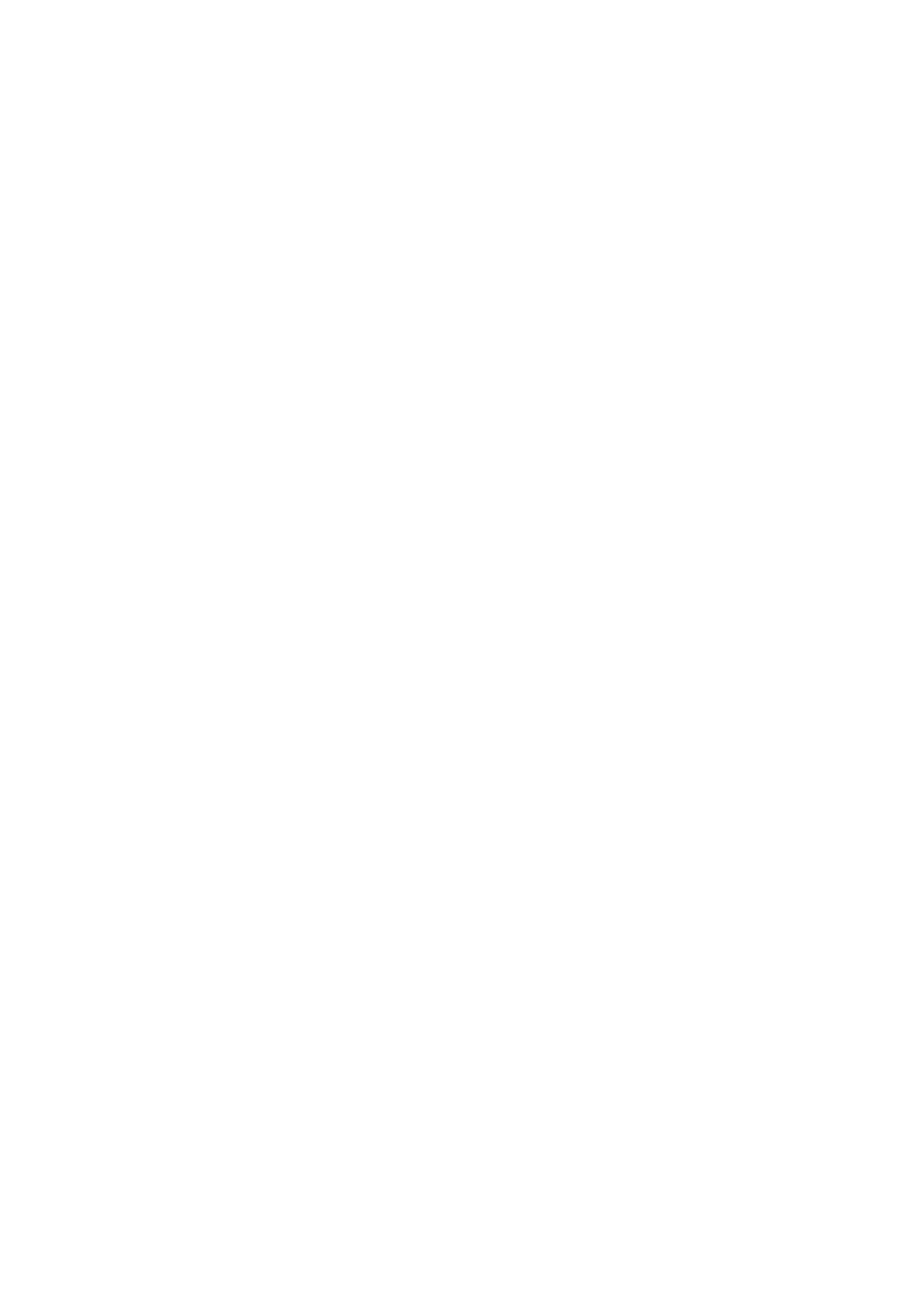## **CONTENTS**

- 1. Introduction
- 2. The Visioning Workshops
- 3. Workshop 1: The Issues
- 4. Workshop 1: Option 1, the Non-intervention Strategy
- 5. Workshop 1: Option 2, the Local Needs Strategy
- 6. Workshop 1: Option 3, Consolidation Strategy
- 7. Workshop 1: Option 4, Sustainable Growth Strategy
- 8. Workshop 2: The Issues
- 9. Workshop 2: Option 1, the Non-intervention Strategy
- 10. Workshop 2: Option 2, the Local Needs Strategy
- 11. Workshop 2: Option 3, Consolidation Strategy
- 12. Workshop 2: Option 4, Sustainable Growth Strategy
- 13. Issues identified by participants individually.
- 14. Analysis
- 15. Conclusion

Appendix A - List of Participants in Members' Workshop 1 Appendix B - List of Participants in Stakeholders' Workshop 2 Appendix C – Facilitators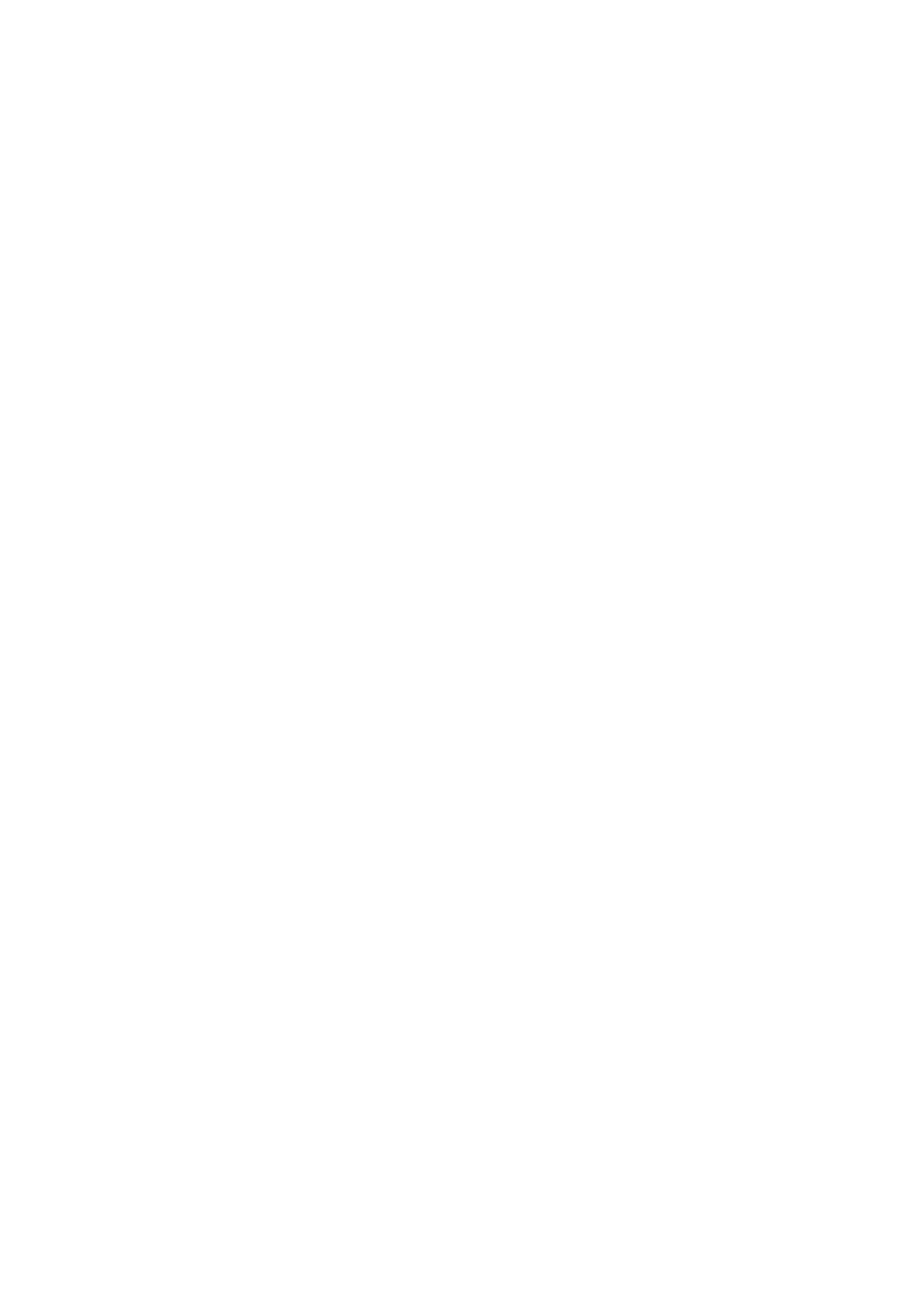# 1.0 INTRODUCTION

- 1.1 In July 2005 Rhondda Cynon Taf County Borough Council made the decision to discontinue their work on their unitary development plan and to start work on a Borough wide plan under the provisions of Part 6 of the Planning and Compulsory Purchase Act 2004 and the Town and Country Planning (Local Development Plan) (Wales) Regulations 2005. The timetable for the various statutory stages of production of the Local Development Plan is set out in the draft Delivery Agreement (December 2005).
- 1.2 The first step in the pre-deposit consultation process was to hold two visioning exercises; one with elected Members of the Council on 23rd January 2006 and the second with stakeholders which included representatives from a wide range of organisations involved in service delivery in the area and other interested parties on  $24<sup>th</sup>$  January 2006. A full list of attendees at both sessions is provided as an annex to this report.
- 1.3 The purpose of this report is to record and analyse the information and opinions gathered over the two days and to provide the Council with a clear indication of the views and wishes of those attending the workshops and a basis on which to undertake further consultation with the wider community. The two days of workshops brought forward a wealth of information from the participants and to avoid an excessively long report the comments have been précised to some extent and repetition has been avoided where there was clear consensus between the two workshops.

# 2.0 THE VISIONING WORKSHOPS



- 2.1 A wide range of background information on the county was provided by the planning staff and included significant statistics such as population figures and employment rates, and maps showing transport links, topography and flood risk areas. This was circulated to all participants prior to the workshops and presented on walls, in large format, on the day.
- 2.2 On arrival everyone was asked to write down individually on cards what they thought were the two most important issues which should be addressed in the Local Development Plan. All those taking part were then divided into groups and initially spent time confirming and finding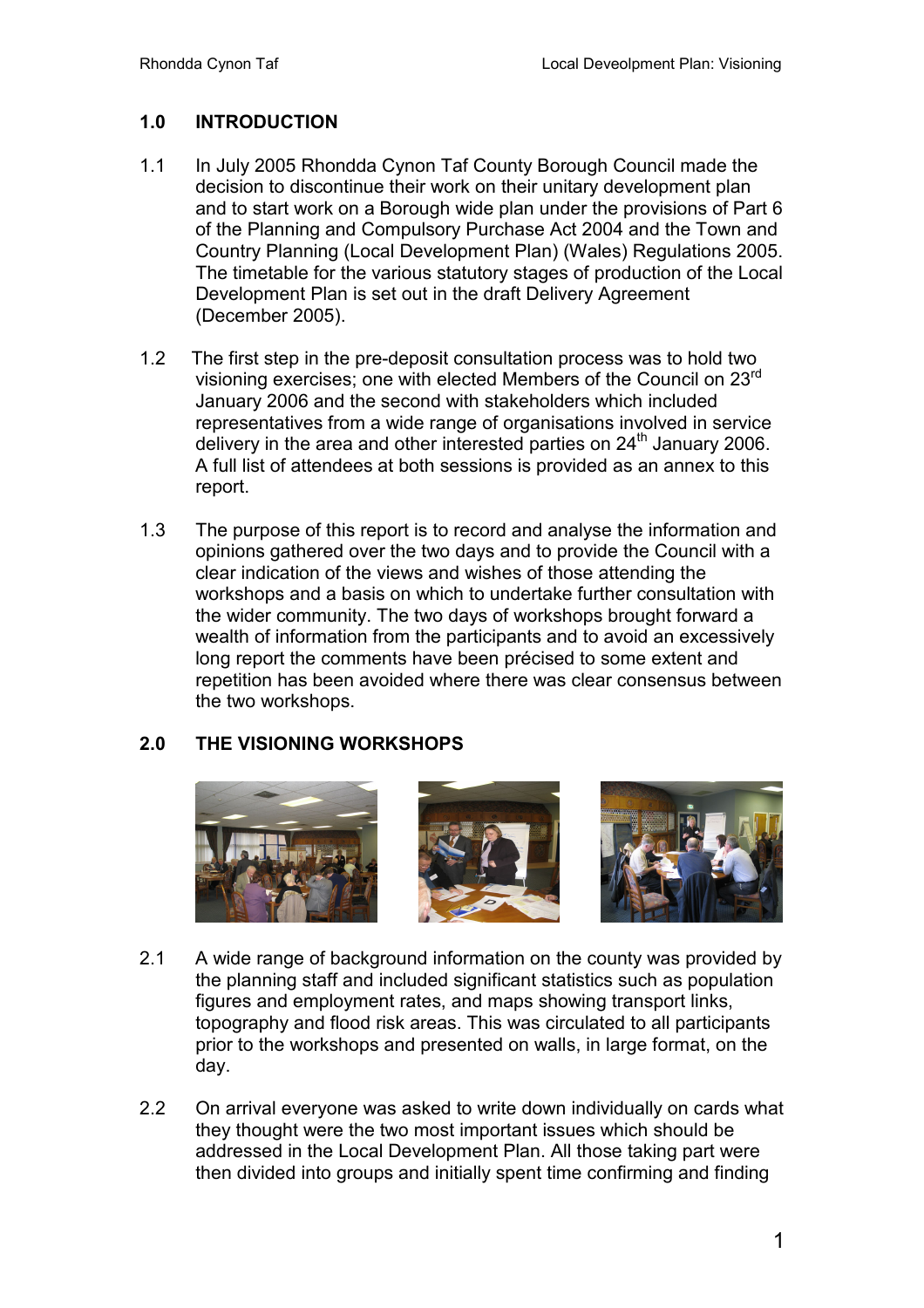consensus on the main issues facing the county before moving on to consider four very broad brush options for the possible future land use development of Rhondda Cynon Taf.

2.3 The four strategy options considered were:

# NON INTERVENTION STRATEGY

- No framework to influence development
- **EXEC** Leave development to market forces
- Continuation of previous growth patterns
- Flexibility but risk of Call- ins/Appeals and determination by Assembly

# LOCAL NEEDS STRATEGY

- Dispersed pattern of development
- **EXECUTE:** Limited expansion in many settlements
- Provides for growth where it is needed
- **Impact of development reduced**

# CONSOLIDATION STRATEGY

- Achieve balance of growth
- **Address population decline in Valleys**
- **Development in South for local needs only**
- **Prevent further "overheating" along M4**

# SUSTAINABLE GROWTH STRATEGY

- Maximising growth potential north and south
- Emphasis on key locations near major transport routes
- New or expanded settlements
- **-** Development to provide infrastructure improvements
- 2.4 In considering the options the groups were asked to remember that the plan now being developed would set out the land use for the county for the next fifteen years and would have a fundamental impact on the future health and prosperity of the residents, the economy and the environment. Having identified the opportunities and threats facing the area in the first session, it was then fundamental to question whether the options under discussion addressed those issues. The development plan represents a vital part of the strategies which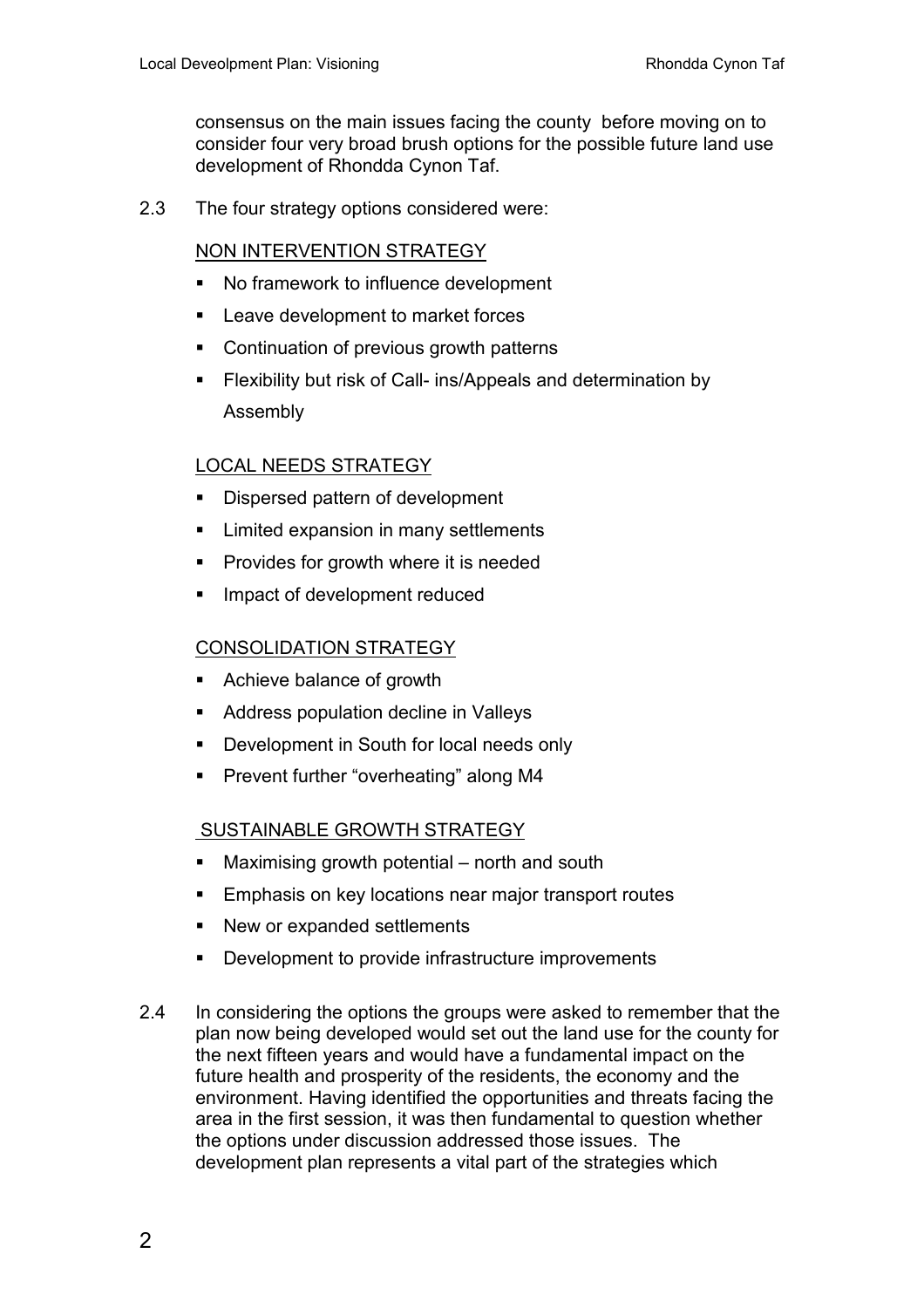together will seek to implement the Council's vision for Rhondda Cynon Taf.

2.5 The report has been structured so that the results from the workshops are given separately in order to identify areas of consensus or disagreement between the views of the two different groups of participants who took part in the exercises.

# 3.0 WORKSHOP 1: THE ISSUES



3.1 The issues identified below have been grouped into the broad categories with more individual comments in bullet points below.

## Transport/Infrastructure

- Poor infrastructure difficulty of movement and congestion
- Need for better infrastructure transport and community facilities
- Poor public transport
- Need to make better use of bus and rail

#### Relationship with M4/Cardiff

- The M4 corridor and relationship with Rhondda Cynon Taf as a whole.
- Cardiff workers moving into south of Rhondda Cynon Taf leading to development pressure in the area
- Too much development in the south of Rhondda Cynon Taf could limit opportunities for the north

# Employment

- Need for access to good quality employment and range of employment opportunities
- Attracting employment to the north of the borough.
- Need to review employment land allocations provide land for a mix of

business/employment uses

- Need to support indigenous businesses as well as attracting inward investment
- Commuting out for work figure are high but IT could provide high quality jobs in Rhondda Cynon Taf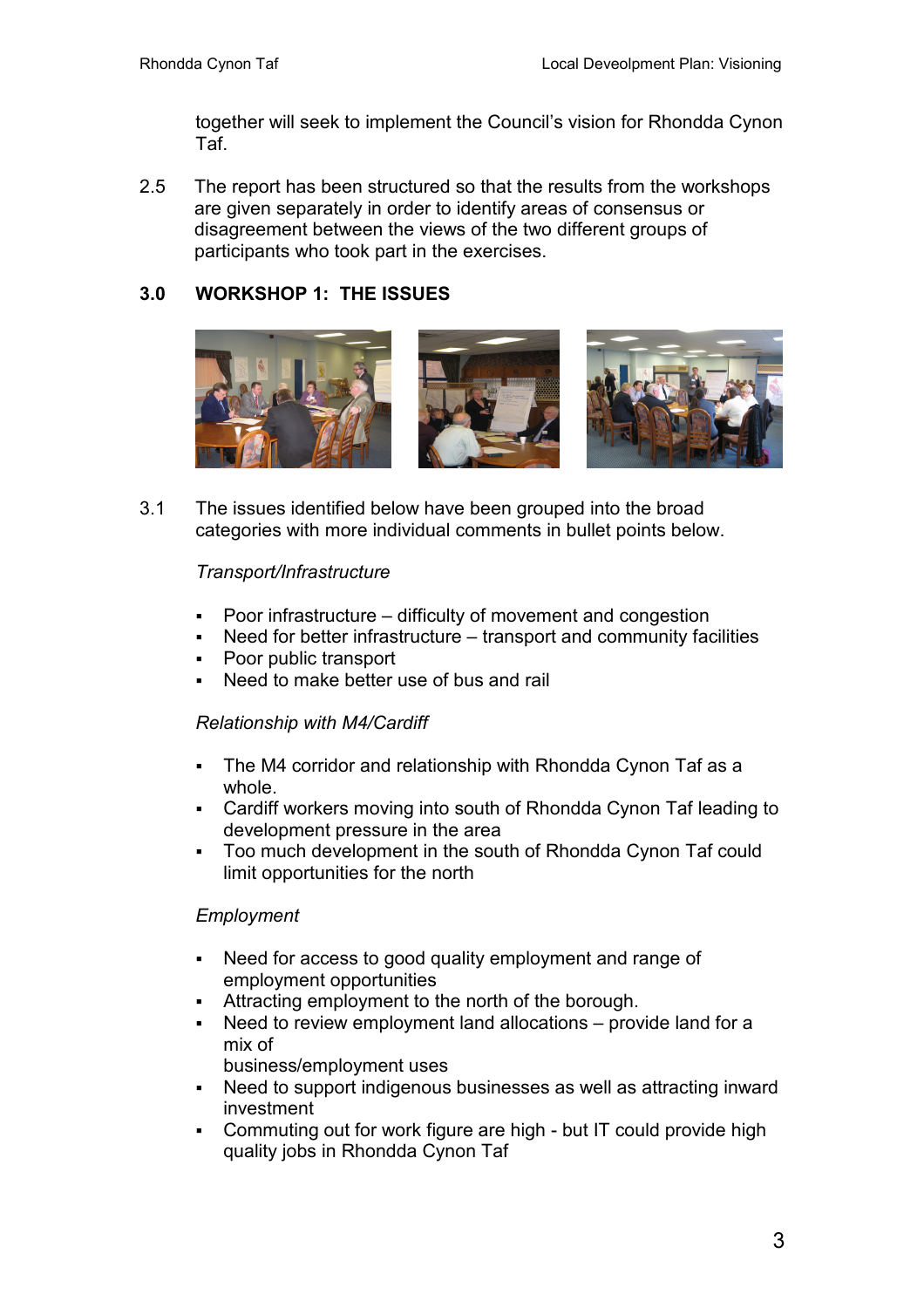- Need to retain wealth in the borough through reducing spending leakage
- Low skills base need appropriate education
- Improve tourism and leisure industry job opportunities

#### **Housing**

- Should better utilise valley floors which are allocated for employment but would provide good location for housing
- Need better mix of housing including family housing and affordable housing
- Should be more adventurous with construction techniques

# Rhondda Cynon Taf

- External perception of the borough needs to be improved
- Objective 1 funding lack of ambition compared with Ireland
- Deprivation, disparity of opportunity must be tackled
- Rhondda Cynon Taf must be considered as a whole and in the context of the region.
- Need to encourage people to stay and build homes

## **Environment**

- Need for environmental improvement/protection to support/promote tourism
- River quality and Rights of Way
- Protection of the environment along the M4 corridor
- Wind farms dictated by Welsh Assembly Government need careful location if not to make the area undesirable for tourism , homebuyers, business
- Amount of land previously used for industry

# 4.0 WORKSHOP 1: OPTION 1, THE NON- INTERVENTION STRATEGY

- 4.1 This option was rejected by all and the need for a strong, visionary but realistic and implementable land use plan for the county was agreed. Without a clear vision for the future it was felt that Rhondda Cynon Taf would die and the phrase "would the last person to leave turn out the lights" was mentioned. The reasons for this decision were clear and based on past experience of failure to attract investment to the area and the lack of a cohesive, borough wide land use strategy. The latter, they felt, had led to numerous appeals and called in applications which were then decided by WAG rather than at a local level.
- 4.2 Whilst rejecting this option and recognizing the need for a new, less parochial approach, the members underlined that any strategy adopted must be informed by local knowledge and given the support of the communities involved. Also that the strategy must be realistic and while acknowledging the need for transport improvements, the topography of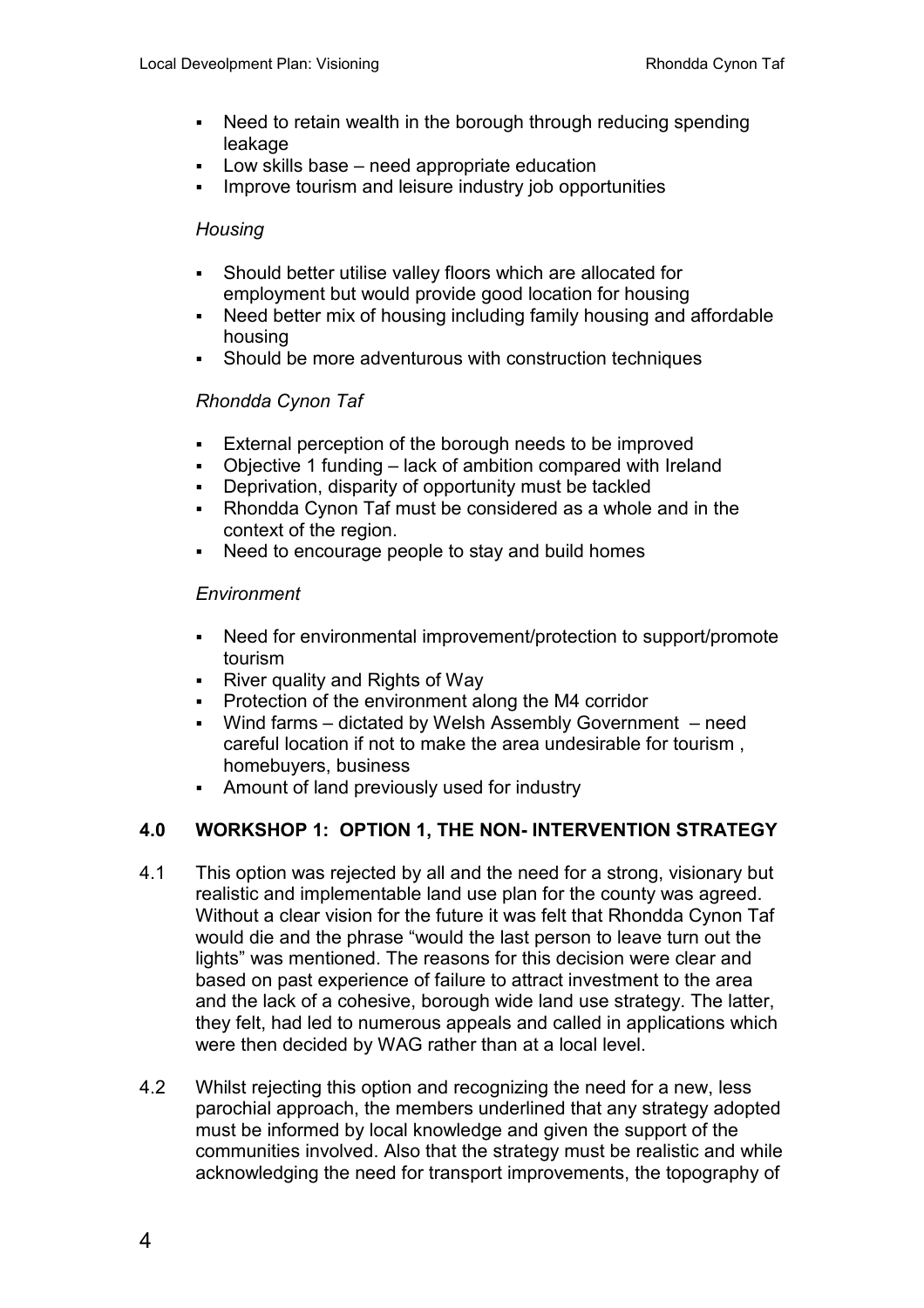the valleys must be recognized, leading perhaps to acceptance of further development in the south but more restrained growth in the north and central areas. Transport issues should be at the heart of the strategy taking a holistic view and maximizing and integrating the potential of rail, bus and cycling as well as use of the private car.

- 4.3 It was also recognized that the level of development likely to be achieved through such a strategy would not bring forth any community benefit but that Rhondda Cynon Taf must be sure that if it follows a route of more growth, the community should receive benefits reached through Sec.106 agreements and planning obligation. Planned growth should be more acceptable than incremental growth and the aim should be the integration of new development building on the strengths of the Borough.
- 4.4 The new plan process was also seen as an opportunity to market the national heritage and promote the landscape and the cultural heritage of the area. The interdependence and integration of the Council and other agencies' strategies was recognized as fundamental to the success of implementing a vision for the borough.

# 5.0 WORKSHOP 1: OPTION 2, THE LOCAL NEEDS STRATEGY

- 5.1 Discussion on this option centred mainly on what development would be required to meet local need and mechanisms that could be used to achieve it. Town centre development/redevelopment was seen as something which must happen to meet local needs for shopping and access to facilities through the retention of local services, particularly for those who do not have access to private transport. The environment of the town centres needs improvement through well-designed new buildings and more attention paid to the physical requirements for servicing and car parking. It was also felt that good quality new housing developments would help to regenerate town centres. Town centres need to adapt to new circumstances and roles, for example Pontypridd's relatively recent relationship with the university.
- 5.2 A greater mix of housing is required to meet local needs, particularly family housing with gardens and units to accommodate single person households in both the towns and the valleys. Executive housing is also required. All new housing developments should be located in areas which have the best transport links, both by car and public transport. Settlement boundaries should be reviewed and there is need for consistency in development control decisions. Use of the valley bottoms was suggested for housing rather than employment use but questions were raised as to whether or not housing development in the valleys would actually benefit local people.
- 5.3 Wind farms may be deterring investment but other forms of renewable energy should be considered. However renewable energy should be provided for new homes.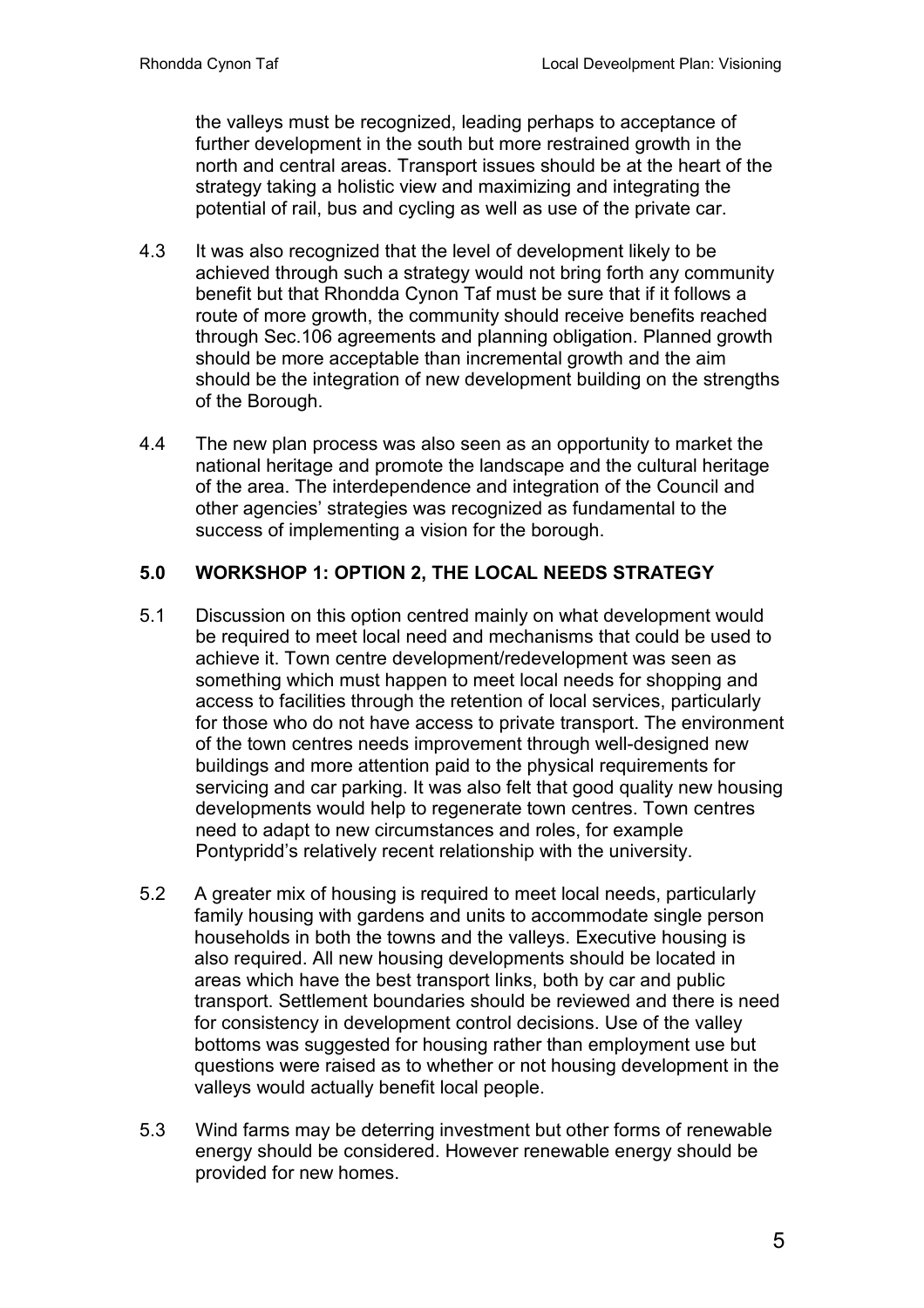- 5.4 There is potential to meet employment needs at locations such as Hirwaun and Llantrisant but better transport connections are needed to link communities with employment opportunities.
- 5.5 However, doubts were raised about only trying to provide for local needs. It was questioned whether this level of development would bring forth any infrastructure improvements and would such a strategy attract developers? One group felt that growth will be the major "engine" for the required improvements identified. The area has potential to attract more visitors through marketing of the environment and available leisure facilities but this needs more vision than encompassed in this strategy. Development will still go the preferred developer locations in the south. The importance of weighing the merits of all the options was emphasized as was the need for a properly planned strategy with detailed masterplans rather than piecemeal development.

# 6.0 WORKSHOP 1: OPTION 3, CONSOLIDATION STRATEGY

- 6.1 Part of this option includes the restriction of development in the southern part of the county which some members felt would result in development being transferred to neighbouring authorities and the positive 'spin offs" of development would be lost. Two groups stated that consolidation would not work and that maximizing opportunities in the south would achieve balance throughout Rhondda Cynon Taf. It was felt that restriction of development in the south would not necessarily push development to the north. Working with nearby local planning authorities was seen as essential and that strong links between the M4/Cardiff and the valleys are needed.
- 6.2 One group felt that the principle could be acceptable but, in common with all the other groups, reiterated the need for improved and innovative transport infrastructure south/north which some felt could be the key to stopping depopulation of the valleys. Others felt that the identification of good quality land for development would attract newcomers and also retain the existing population.
- 6.3 A new road link for Fawr and Fach to the A465 was suggested to maximize the benefit from the opportunities presented by the A465 for future development. However some felt that little planning obligation could be sought from development in the north.
- 6.4 There was a general acceptance that some of the employment land currently allocated for employment use could be used for housing. The need for mixed developments to promote sustainable communities was identified by all groups along with the need for a wider range of housing types to be provided.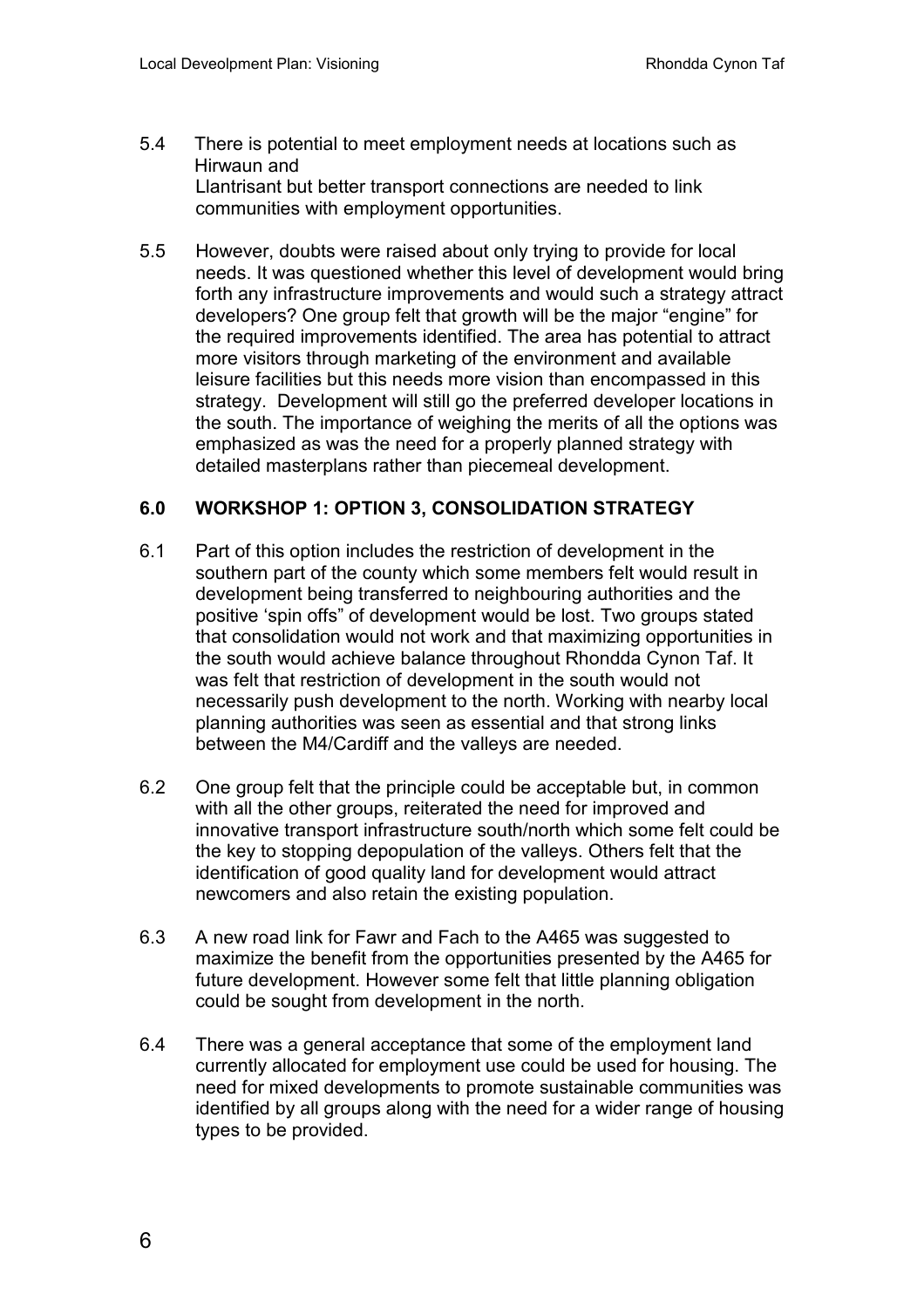6.5 Other more specific comments included the need for a Church village by-pass and improvements to Pontypridd. Generally it was agreed that the image of the valleys needs improvement and that education could play a strong part in this.

# 7.0 WORKSHOP 1: OPTION 4, SUSTAINABLE GROWTH STRATEGY

- 7.1 All Members accepted that this option represents the most ambitious of the strategies with the aim of maximizing growth potential in both the north and south of the borough and to follow sustainable development principles by facilitating the growth of existing settlements which have, or have the potential for, good transport links and community facilities. This option is seen as that most likely to bring forward community benefit from development. Members were aware that development adjacent to the A465 forms part of the Wales Spatial Strategy.
- 7.2 From the comments on the non-intervention strategy it can be seen that Members are of the opinion that it is time to adopt a more proactive approach to development in the borough and to show confidence in Rhondda Cynon Taf as a place where people want to live and work. The need to consolidate the Borough's place in the regional strategy was recognized and also in the wider economy. Members were very aware of the pace of change in the global economy and were concerned that a strategic plan of this nature should not tie them to an unrealistic scenario for the future. Concern was expressed that there should be opportunity for review over the lengthy life of the plan. Having spent many years as Councillors there was also a strong feeling that the strategy must be realistic and achievable and that the people of the Borough need to see results on the ground.
- 7.3 Generally there was support for the adoption of a more dynamic strategy but the concerns about the adequacy of the transport infrastructure to cope with new development were again expressed. The relationship between employment, access and the impact on the natural and built environment was clearly recognized along with the impact on existing communities. However it was also recognized that a greater level of development brings the potential for improvements which might not otherwise be achievable.
- 7.4 Within such a strategy the Members felt that regeneration of town centres was essential, citing the example of Pontypridd, as a key factor. They also felt that there was a need to reassess the housing and employment allocations in the current local plans as a starting point for a new strategy. Support was offered for development based on existing settlements and it was suggested that Aberdare could potentially be such a location.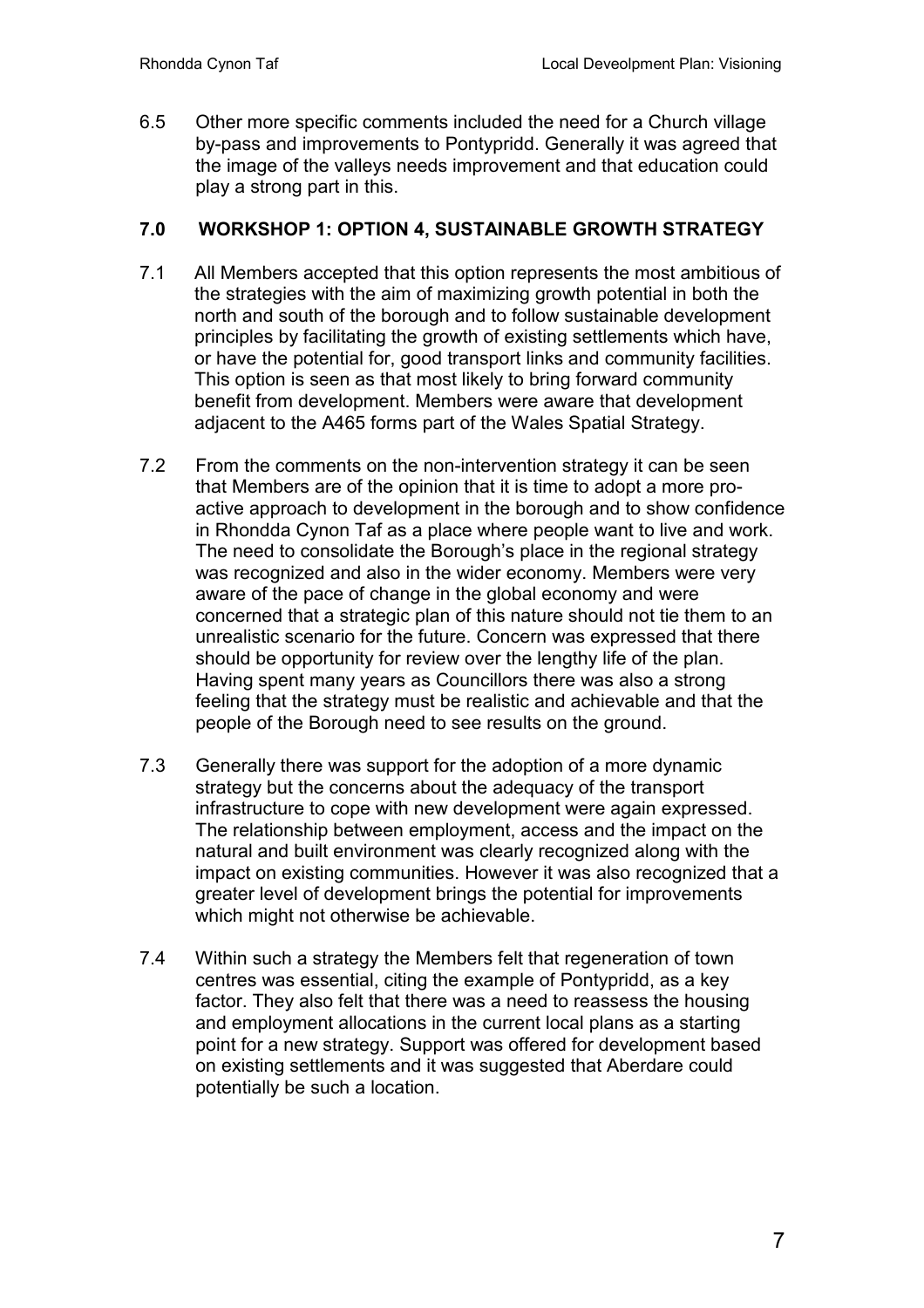# 8.0 WORKSHOP 2: THE ISSUES



8.1 The basic issues identified in the first workshop were again identified by the stakeholder group and there was no disagreement between the workshops as to the main issues facing the Borough. The main headings below relate to the issues from the first workshop with additional areas of concern under each topic raised in bullet points below. The two sections of the report dealing with issues should be read in conjunction.

Transport and infrastructure – consensus.

#### Relationship with M4/Cardiff

- Understanding the relationship between Rhondda Cynon Taf & Cardiff & Heads of the Valleys
- Integration into the wider region

#### **Employment**

- The relationship between health, education, employment and housing
- Economic inactivity

#### **Housing**

- Surplus housing stock due to out migration
- Should the upper valleys be residential and/or mixed use?
- Quality land for affordable housing
- Sewerage capacity for new development
- Brownfield vs. greenfield development contamination, costs, ecology
- Financial resources

#### Rhondda Cynon Taf

- Creating sustainable communities
- The current spatial concentration of deprivation
- Self esteem, lack of confidence, lack of optimism
- Adaptation to change needs consistent decision making
- Education
- Links with wider strategies and delivery mechanisms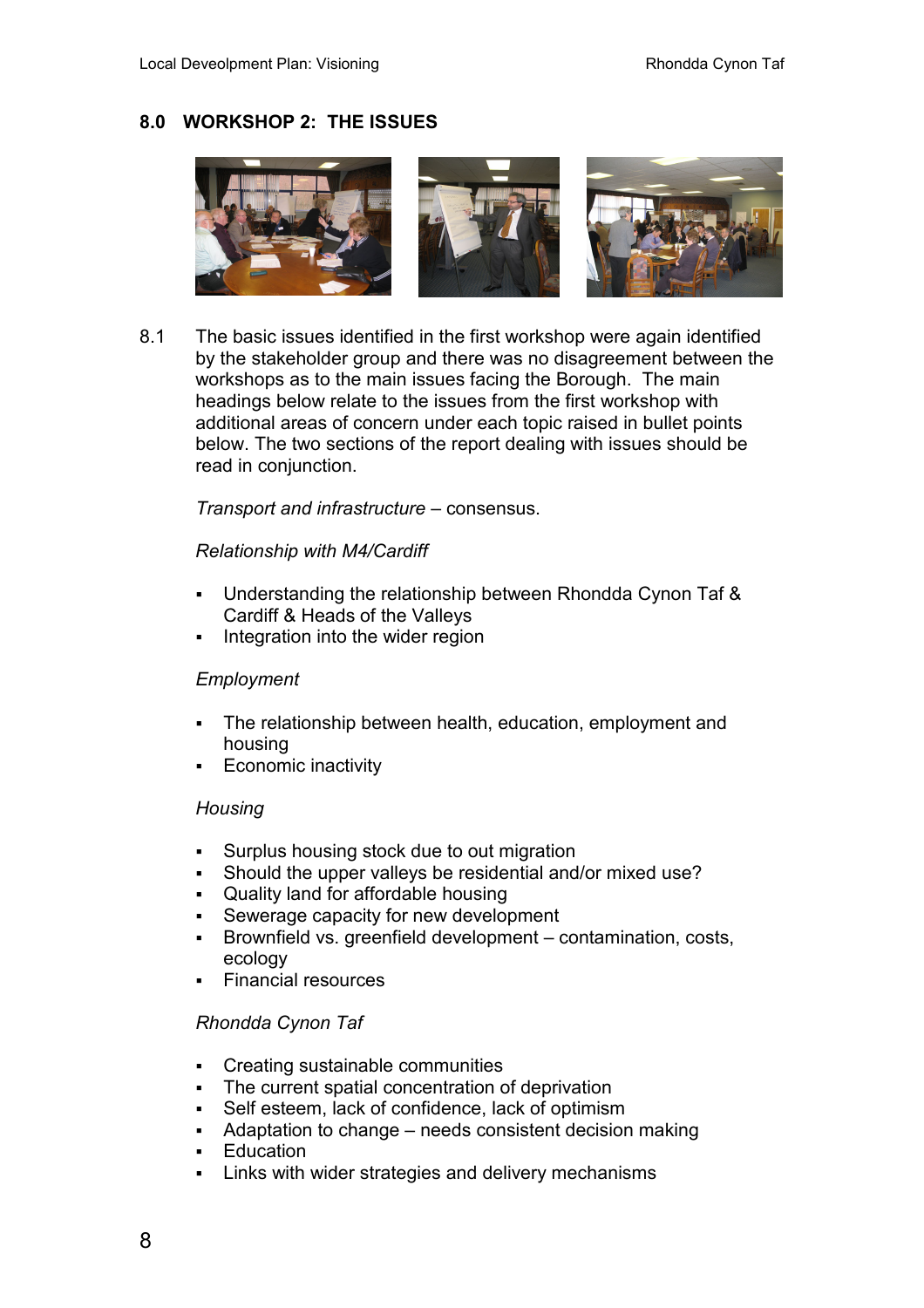- **Perception of personal safety needs to change**
- **Interactle and attractiveness of Rhondda Cynon Taf to residents and Interact and** investors
- Waste management

#### **Environment**

- Derelict land reclamation
- Protection of the environment

Town centres (new issue)

Out of town retail and leisure v town centre regeneration

## 9.0 WORKSHOP 2: OPTION 1, THE NON- INTERVENTION STRATEGY

- 9.1 Again there was a wholesale rejection of non-intervention which was seen as a strategic withdrawal and lost opportunity, leading to no hope and no future. It was pointed out that history supports intervention and management of decline and that the Council has a duty to the communities of Rhondda Cynon Taf. It was felt that this option could lead to a scenario of population decline which would lead to an increase in the north/south divide and the disparity in income and opportunity. Such a strategy would lead to little development and in some areas such as Rhondda it would be difficult to maintain education services. Less input to such areas would increase problems for the disadvantaged groups in areas such as health care and facilities. A need exists for bold decision making and integration of all strategies.
- 9.2 The groups recognized that benefits for the community could be accrued through managed development and went on to discuss their aspirations for the Borough. Much emphasis was placed on the need to improve education which would lead to better employment potential, increased aspirations, a move away from a culture of disaffected youth and an improved external perception of the area. Although outside the immediate remit of land use planning, areas of excellence such as the university, theatre, film and music were identified as factors which could be built upon to reinvigorate the economy.
- 9.3 A strong local plan to enable difficult decisions to be made was seen as a vital component of the overall strategy for Rhondda Cynon Taf to address the issues identified above. The need for certainty for the development industry was also highlighted. On a more localized basis it was suggested that three to four large sites should be brought forward, the future of Maerdy and Coedely should be given consideration and that development in the south could benefit the Borough as a whole.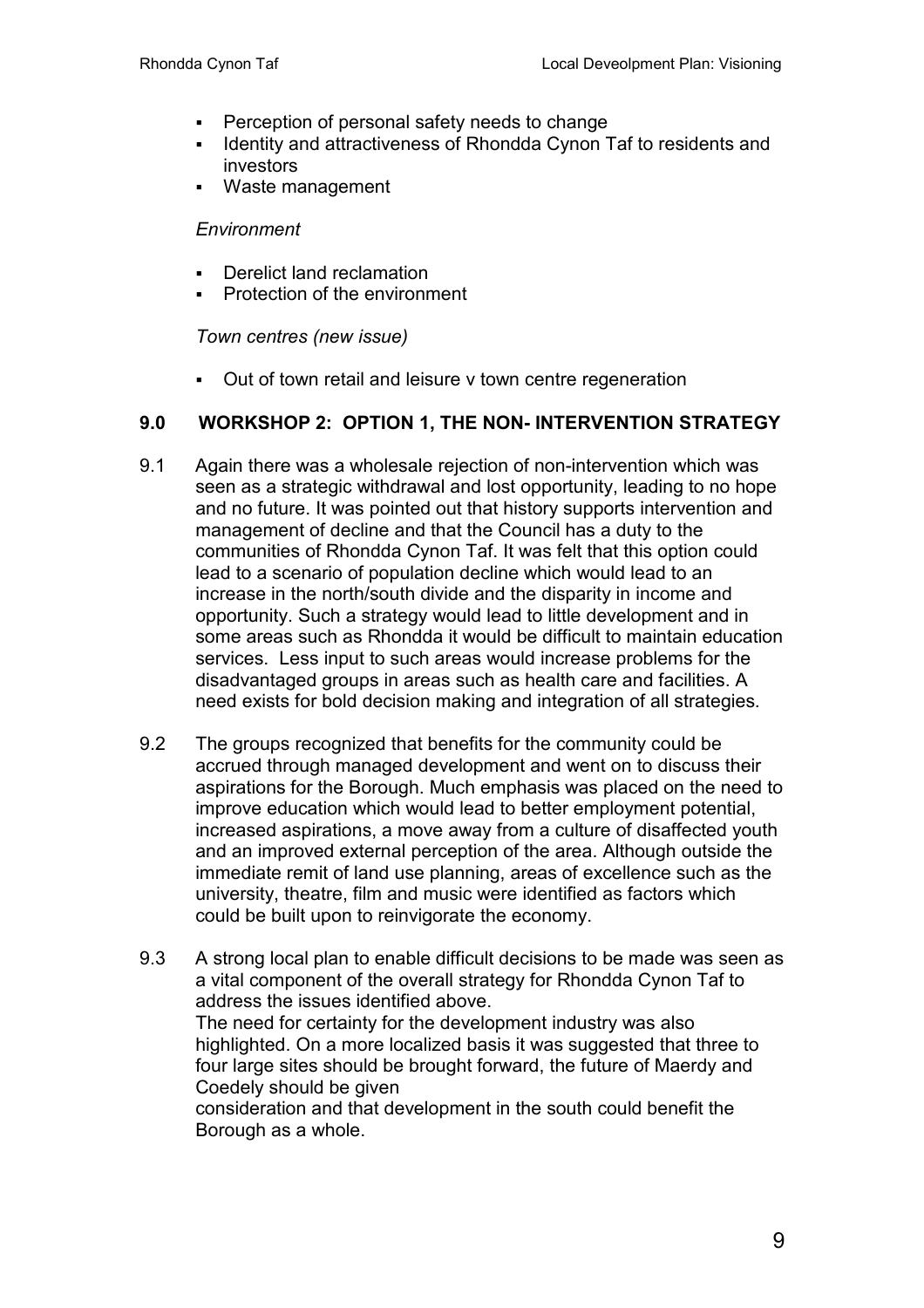# 10.0 WORKSHOP 2: OPTION 2, THE LOCAL NEEDS STRATEGY

- 10.1 The negative aspect of concentrating purely on local needs includes the exacerbation of existing development issues and the option does nothing to address population decline and the current situation of trying to provide services across a dispersed settlement pattern. Also would developers be interested in this small-scale strategy and how much community benefit could be sought from a low level of development? This option could restrict employment opportunities and lead to an "introverted" pattern of development with no prospect of employment for the central valleys. It was felt that too many compromises have been made in the past and that it is now the time to take tough decisions.
- 10.2 However local needs must be considered as a fundamental part of any strategy adopted and the following issues were raised that must be given consideration. A strong sense of community exists in many settlements and this should be built upon and supported. Links to other strategies and plans are vital to ensure that the land use patterns decided on enable and support other agencies in the delivery of essential services such as health, education and housing. The particular need for a variety of housing was identified as in Workshop 1, but the impact of development, particularly "executive" housing, on the natural environment should be carefully considered.
- 10.3 Again it was felt that town centre development should be a priority and housing encouraged in town centres to aid revitalization. The provision of an attractive environment through a higher standard of quality and design should retain some of the current leakage of spend outside the county through the creation of places where people wish to spend both their time and money. This also applies to the creation of more employment opportunities within the county and a decrease in out commuting for work. Employment strategy should also build on, and support, local industries that service the public services and local creative industries.

# 11.0 WORKSHOP 2: OPTION 3, CONSOLIDATION STRATEGY

- 11.1 All groups agreed that the restriction of development in the south would lead to development going to the west and east of the county. Land in the south of the borough is more easily developed and brings better opportunities for community benefits to be sought including much needed infrastructure improvements. It was suggested that such development could bring improvements for Llantrisant. Concern was expressed that following such a strategy could simply lead to a repetition of the mistakes of the past.
- 11.2 Differing opinions were expressed over development on the north. Whilst some felt this should be encouraged to improve the quality of life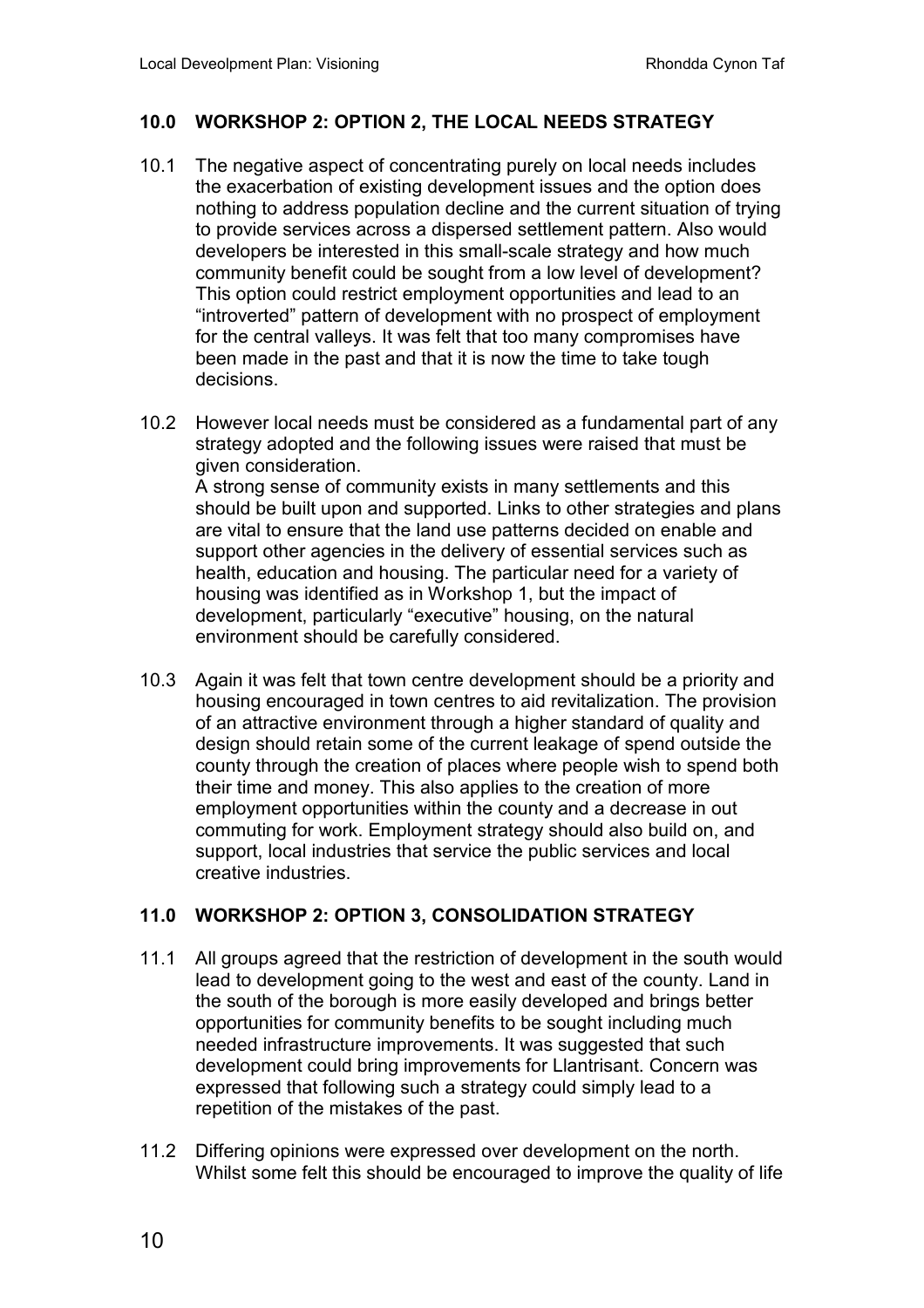in the northern area and that the A465 road is a driver for growth, others felt that there was no suitable land for development and that protection of the natural environment should take precedence. Another view was that it is vital to provide employment opportunities to retain the existing communities while others asked what is wrong with depopulation? This was countered by the argument that that to accept decline in the north would leave a vulnerable section of society with increased issues of deprivation. One suggestion included the rediscovery of the mining industry.

- 11.3 The realism of such a strategy was questioned and the need for higher investment from the public sector was recognized along with the need to provide incentives for developers to take an interest in the north. It was considered that the current allocated employment sites will not come forward without improved transport links. The need for cross-links and access to the A465 was identified and it was suggested that the county needs a large-scale retail development with good access which would also reduce economic leakage.
- 11.4 Again the need for mixed development sites and a wider range of housing was discussed but various views were brought forward. Whilst some felt it was imperative to retain the character and cultural heritage represented by the traditional terraced housing others considered these areas to be an opportunity for clearance and the development of a higher quality built environment.
- 11.5 The crucial impact of the land use strategy on service delivery was again discussed and the implications for the provision of education and health services underlined. The need to build on the asset of the natural environment was emphasized and the potential to provide world class walking, cycling and climbing should be maximized.

# 12.0 WORKSHOP 2: OPTION 4, SUSTAINABLE GROWTH STRATEGY

- 12.1 To undertake a more bold strategy such as this it was felt that there needed to be strong political will to achieve change within realistic boundaries and that there must be corporate ownership of the strategy adopted. The danger of failing to meet community expectations should be carefully handled to avoid increasing the current feelings of underachievement and exacerbating the current inequalities across the county. A member of the group expressed the need for "a careful and clever" strategy which was accepted as an appropriate route. In adopting such a strategy it would be important to balance and integrate growth with existing communities; an example of the problems that can be experienced was that of Pontypridd accommodating the university. However it was felt that action must be taken to retain both skills and spend within the county.
- 12.2 Without a more dynamic strategy it was considered that there is a danger of losing investment to neighbouring boroughs. A confident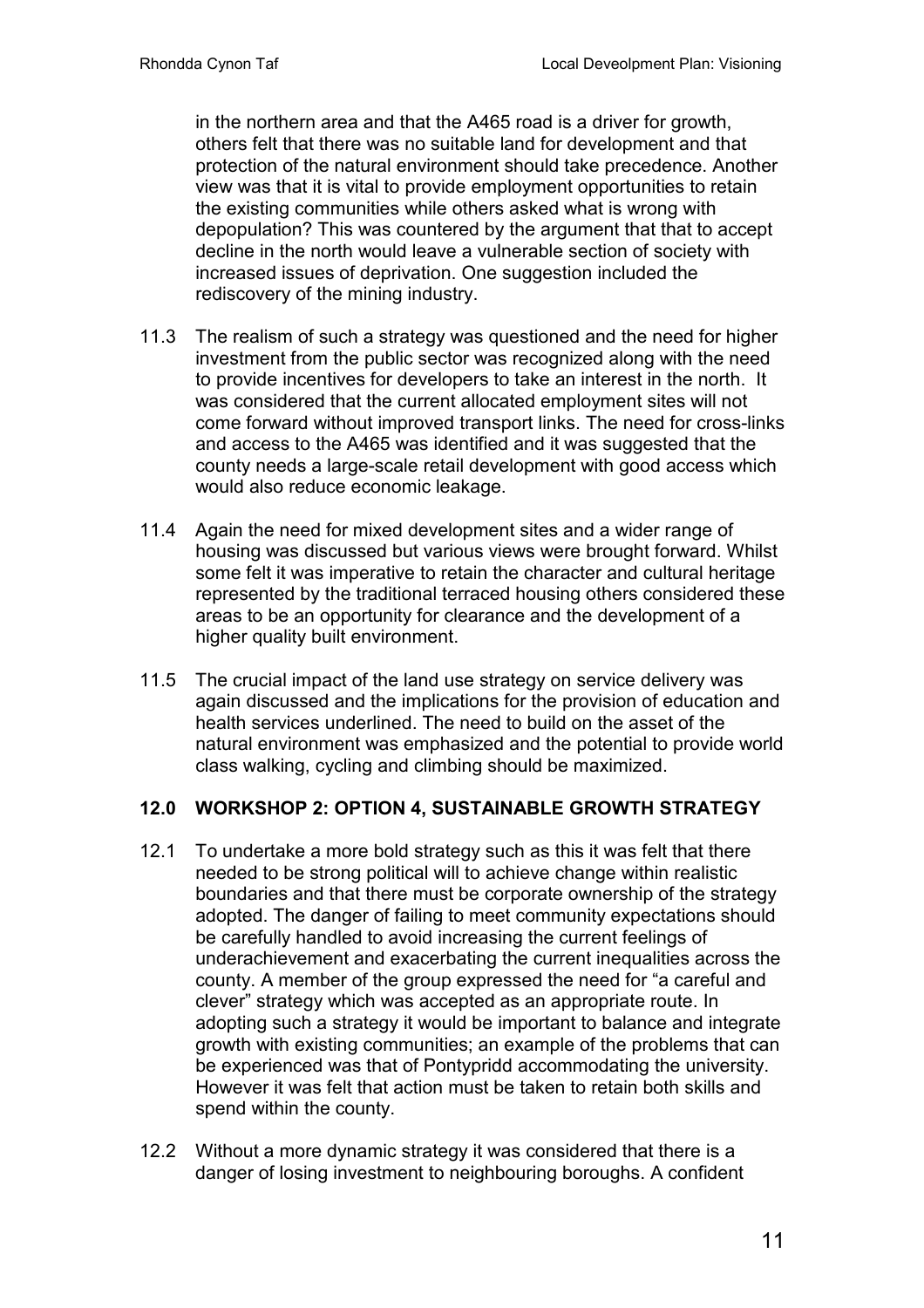marketing strategy is needed for the plan to raise external perceptions and encourage developers/businesses to recognize the potential of the area. Whilst recognizing that the relationship with Cardiff is important and should be built upon, it was suggested that there is a need for a main town in the county on which to focus and build and identity for the whole area.

- 12.3 Inevitably the transport/infrastructure problems were raised and the need for a totally integrated transport strategy to be an essential component of the plan. Particular emphasis needs to be placed on creating communication links between the valleys and the promotion of mixed-use development.
- 12.4 The role of the regeneration of town centres was emphasized and the role they can potentially play in reducing leakage from the county. Whilst not disputing the potential role of town centres, one group had a prolonged discussion about what is actually being achieved through the current regeneration programmes and the need for tangible results on the ground.
- 12.5 In developing a sustainable growth strategy the need for protection of the natural and built historic was seen as fundamental both for their own sake and the part they can play in the revitalisation of this part of Wales. As in one of the other option groups, a debate was had about the potential of clearance and redevelopment and it was generally agreed there was a place for such action but that a careful balance should be held between new development and protection of the rich cultural heritage of Wales. The potential of Rhondda Cynon Taf as a destination for tourists, walkers, climbers and cyclists should be recognized and efforts made to make connections with national routes.

# 13.0 Issues identified by participants individually

- 13.1 As mentioned in the first section of this report, all participants were asked to write on the cards provided the two most important issues that should be considered in the new local plan. Some issues may have got lost in the workshop sessions and this quick exercise was designed to ensure that all areas of concern were highlighted. The following is a list of points which have not been picked up in the reports of the workshops:
	- The needs of children and young people must be considered in both new development and refurbishment.
	- The need to create a late night economy in town centre.
	- The protection of wildlife and designated wildlife sites.
	- Flooding and sewerage issues.
	- Reconsideration of green wedges.
	- Full integration of environmental issues throughout the process.
	- **Land stability.**
	- The health of rivers and lakes.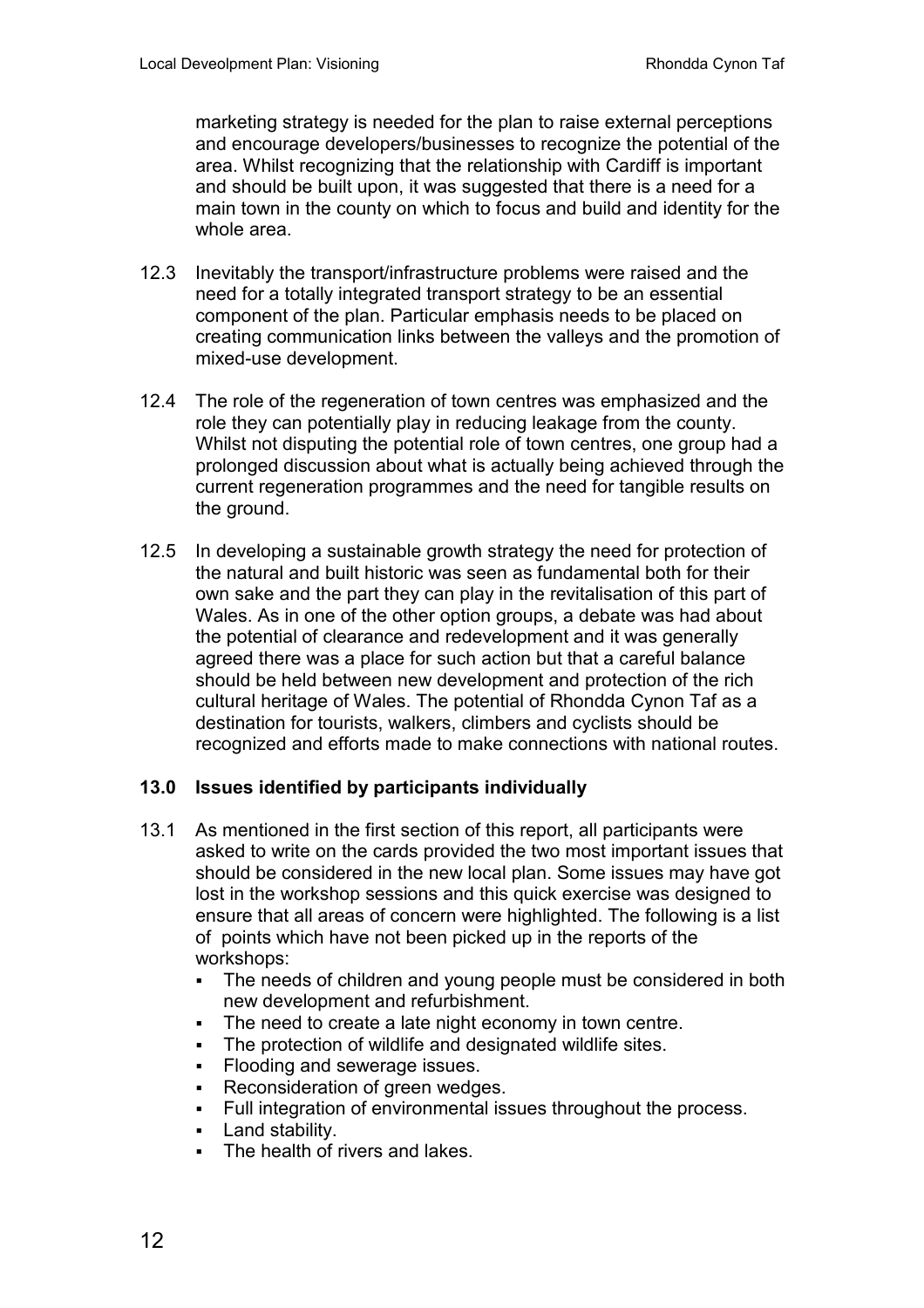## 14.0 ANALYSIS



#### **General**

14.1 This reports illustrates that there is clear consensus over the main issues facing Rhondda Cynon Taf from all those who participated in the workshops. There is very little variation in the opinions expressed by the elected members of the Council and the stakeholders and a strong will exists to use this opportunity to put in the place the right land use strategy as a fundamental part of the realization of the overall vision for the county.

#### Non- intervention

14.2 Little or no support was expressed for the adoption of a nonintervention strategy and the reasons for this are clearly laid out above. The danger of repeating past mistakes and reinforcing the current pattern of disparity was recognized along with the fear that adopting this option would effectively lead to this part of South Wales being bypassed in favour of what are perceived to be better locations for development. With this would come the loss of any benefit for the existing communities that could be accrued through the exercise of planning obligation.

#### Local Needs

- 14.3 The second option considered was a strategy based on local needs. These discussions usefully highlighted the development required to meet local needs and covered the areas of housing, employment and town centre development and revitalisation There was general agreement over the issue of providing a mix of housing, including affordable housing, refurbishment of exiting housing stock, the need for local and improved employment opportunities and better transport links.
- 14.4 However, whilst recognizing that meeting the needs of the existing communities should be fundamental to any strategy adopted, the general view was that this option was too restricted to address the wider problems identified.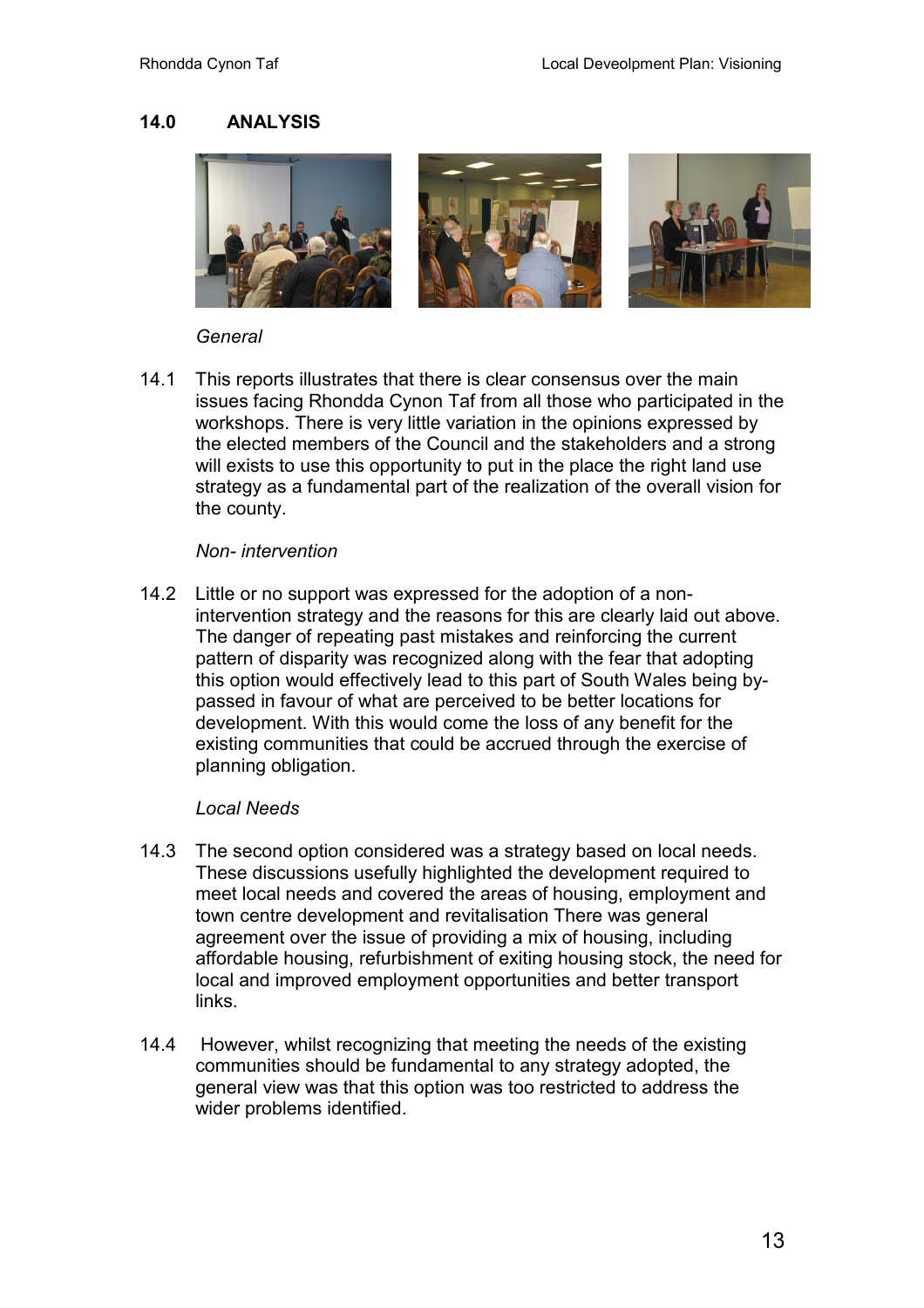## **Consolidation**

14.5 The consolidation strategy was the third option explored. Both workshop sessions expressed concern that this would restrict growth in the south and does not recognize the relationship with Cardiff and the M4 corridor or the county's role in relation to the region. This option was expressed as an introverted view of the future of the county.

## Sustainable growth

- 14.6 The fourth option represents the boldest strategy for Rhondda Cynon Taf and many felt that this option is now inevitable to address the problems besetting the county. Many spoke of the low self-esteem of the population and the need to find confidence and a positive future. The marketing of the county as a quality place to live and work was seen as essential and many facets were identified on which to build. The beauty of the landscape and the rich cultural heritage are strong building blocks on which a new identity and external perception can be built. However the need for realism and setting achievable goals and the difficulties of integrating development was clearly recognized.
- 14.7 This strategy is the only one capable of bringing forth environmental and transport improvements but should not be followed at the expense of existing communities. Any growth strategy should encompass planning to meet local needs and be undertaken with the support of the community as a whole. What is needed is a strategy that takes Rhondda Cynon Taf into a new phase based on sustainable development, an integrated transport strategy, enhanced education, housing and employment opportunities and a better quality of life across the county for all. Turning around the fortunes of an area cannot be achieved overnight but gradual steps must be taken towards the internal and external perception of the potential of Rhondda Cynon Taf.

# 15.0 CONCLUSION

- 15.1 At the beginning of the visioning exercise it was emphasized that the four strategy options being explored were very broad brush and did not represent the only ways forward. The analysis of the workshops illustrates that whilst recognizing the need for a bolder growth strategy, great concern was expressed that meeting the needs of local people should be core to any strategy adopted. Therefore the way forward for the LDP would appear to be a sustainable growth strategy that encompasses and recognizes development to serve local needs.
- 15.2 Some of the key issues facing the county and their inter-relationships were identified through the workshops. It is recommended that these issues should inform and shape the development of the LDP. Together they express the need for a revitalized economy supporting and maintaining communities with good transport links and improved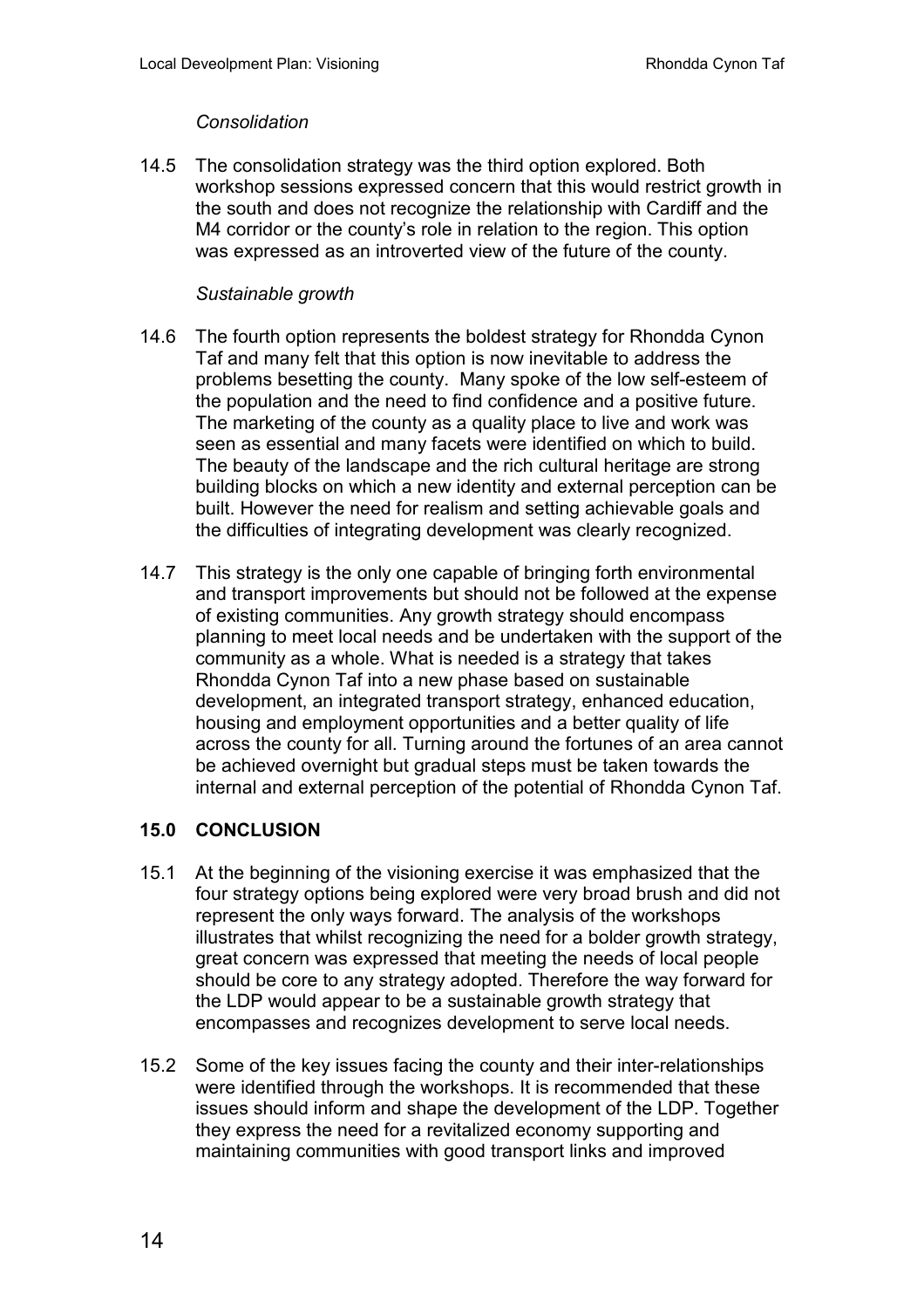standards of housing and access to facilities including health services and education.

- Groups reiterated the need for improved and innovative transport infrastructure south/north which some felt could be the key to stopping depopulation of the valleys.
- Regeneration of town centres is essential and will assist the economy by reducing spend leakage and providing attractive and vibrant places to live.
- The need for cross-links and access to the A465 was identified and it was suggested that the county needs a large-scale retail development with good access which would also reduce economic leakage.
- If was felt that action must be taken to retain both skills and spend within the county.
- A greater mix of housing is required to meet local needs, particularly family housing with gardens and units to accommodate single person households in both the towns and the valleys. Executive housing is also required. This mix should help retain skills and population and is also part of understanding the relationship between health, education, employment and housing.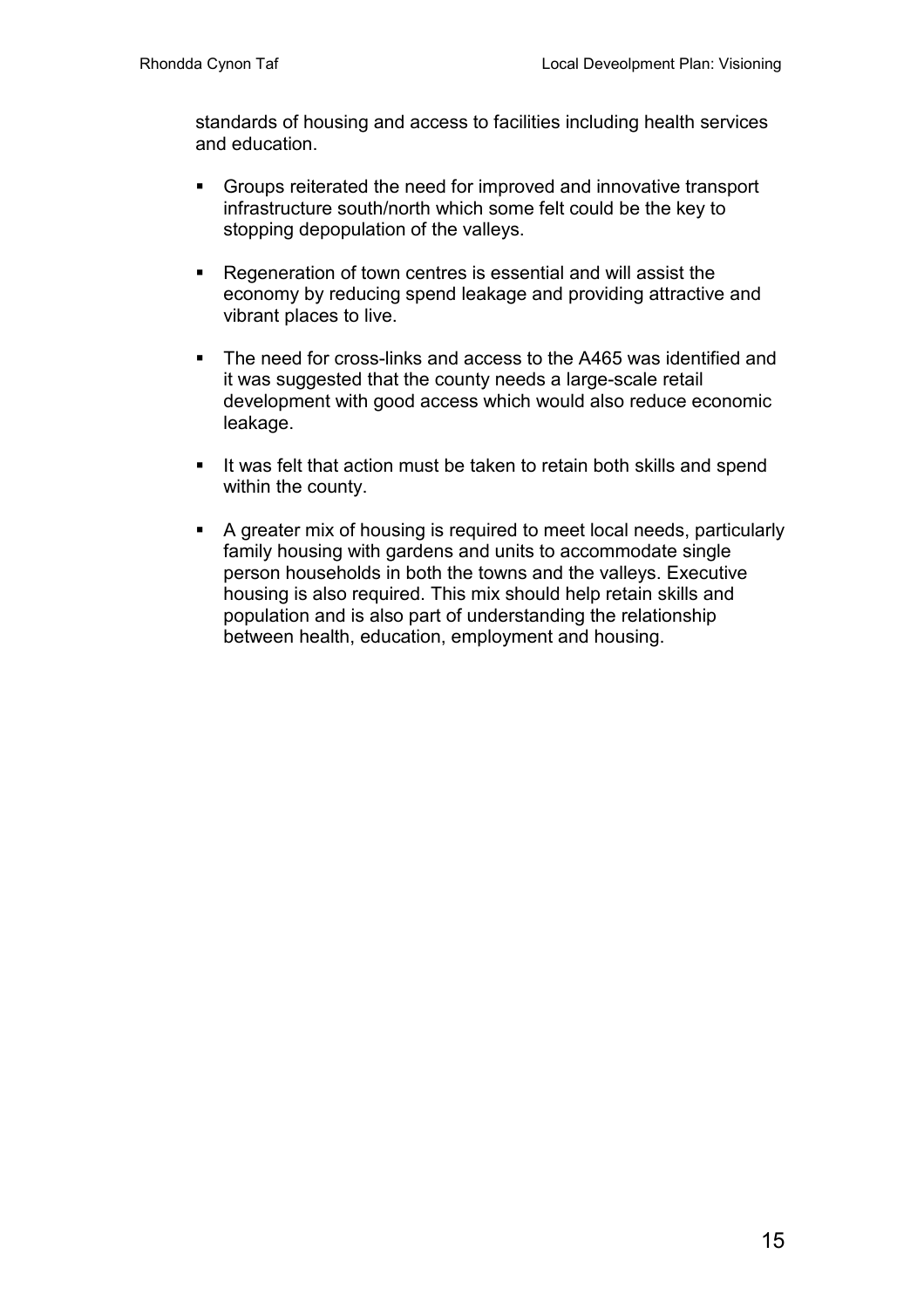## APPENDIX A

#### RHONDDA CYNON TAF LDP VISIONING EVENT WORKSHOP 1: 23 JANUARY 2006 LIST OF ATTENDEES – ELECTED MEMBERS

Councillor Mark Adams Councillor David Barnsley Councillor Robert Bevan Councillor Raymond Butler Councillor Anita Calvert Councillor Stephen Carter Councillor Anthony Christopher Councillor Ann Crimmings Councillor Annette Davies Councillor Margaret Davies Councillor Stuart Gregory Councillor Thomas Haskins Councillor Glynne Holmes Councillor Emlyn Jenkins Councillor Idris Jones Councillor Simon Lloyd Councillor Robert McDonald Councillor Kenneth Privett Councillor Russell Roberts Councillor Robert Smith Councillor William Weeks Councillor Jeff Williams Councillor Clayton Willis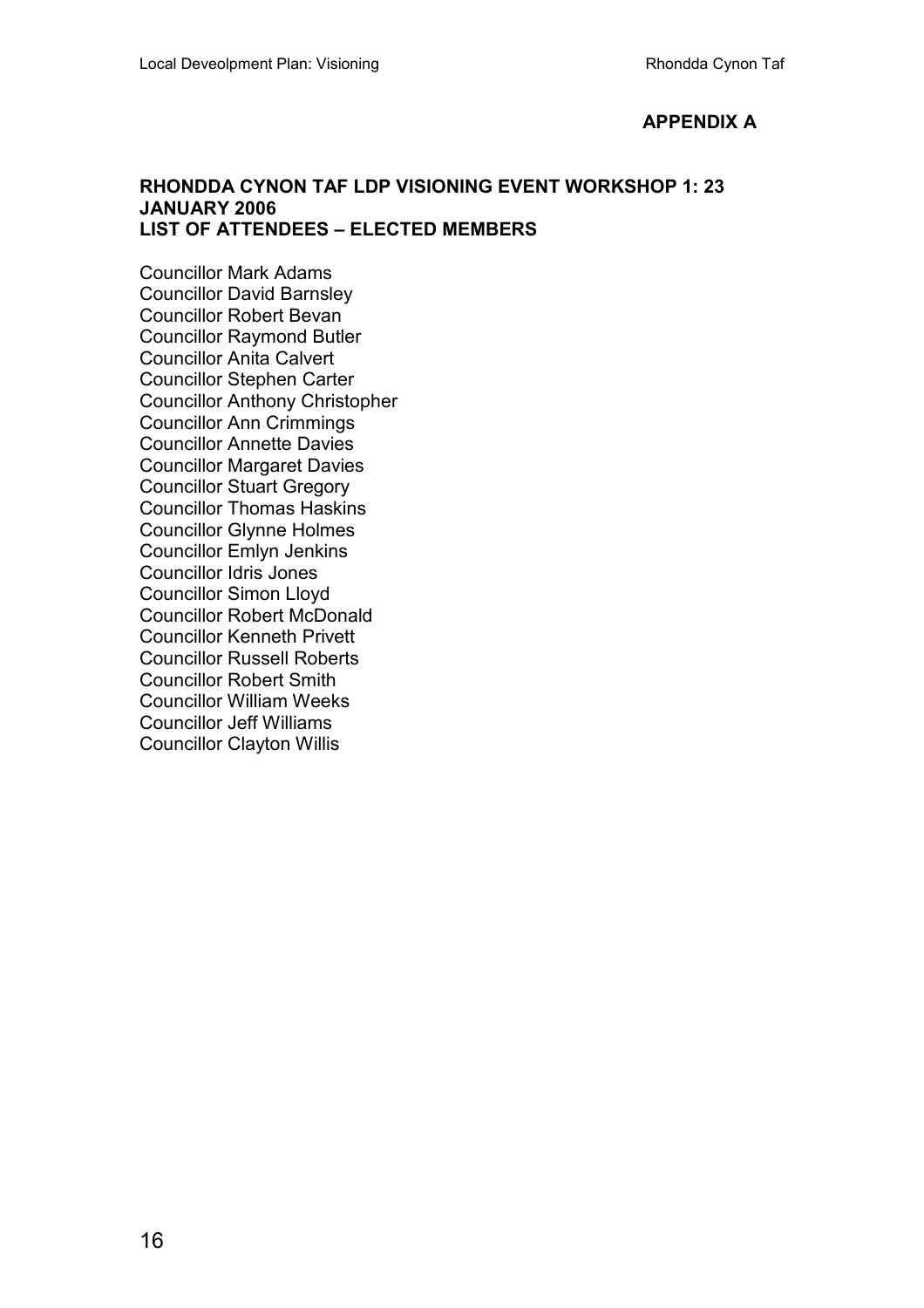# APPENDIX B

#### RHONDDA CYNON TAF LDP VISIONING EVENT WORKSHOP 2: 24 JANUARY 2006 LIST OF ATTENDEES – STAKEHOLDERS

## LDP Forum - Community Representatives

- 1. Graham Gwilliam, TARCA
- 2. Secretary TARCA
- 3. Margaret Morris, Taff Ely Access Group
- 4. David Furmage, Pontypridd YMCA
- 5. Gwyn Poole, Communities First Ynyshir/Wattstown
- 6. Keith Addis, CWMNI
- 7. Diane Prosser, DASH Training
- 8. Alan Woodruff, University of Glamorgan

## LDP Forum - Specific/General Consultation Bodies

- 9. Mike Cuddy, WDA
- 10. Chris Lindley, CCW
- 11. Environment Agency
- 12. David John, Town Centre Forum
- 13. James Welsh, HBF
- 14. Antonia Forte, Devco
- 15. Claire Williams, Rhondda Cynon Taf Local Health Board
- 16. Robin Simpson, Mid/South Glam Branch of CRPW
- 17. Margaret Hannigan Pop, Groundwork Merthyr & Rhondda Cynon Taff
- 18. Jane Carpenter, CBI
- 19. Jeff Pride, Herian
- 20. Nigel John, Pontypridd Market Company

#### Thematic Partnership Co-ordinators

- 21. Clive Perry, Community Safety (South Wales Police)
- 22. Jeff Farrah, Community Safety (South Wales Police)
- 23. Matthew Easter, Living Space
- 24. Julia Paradine, Bro Dysg
- 25. Polly Hamilton, Social & Cultural Identity
- 26. Sheila Davies, Director of Development & Regeneration
- 27. Jane Cook, Service Director Development Control
- 28. Gareth Griffiths, Corporate Estates
- 29. Sue Gilby, Divisional Director Community Housing
- 30. Stuart Baldwin, Housing Strategy Manager
- 31. David Jones, Environment Manager
- 32. Gary Kiss, Head of Development & Planning, Education & Life Long Learning
- 33. Mike Keating, Director of Education & Lifelong Learning
- 34. Nigel Brinn, Strategic Project Manager
- 35. Bob Harper, Principal Engineer